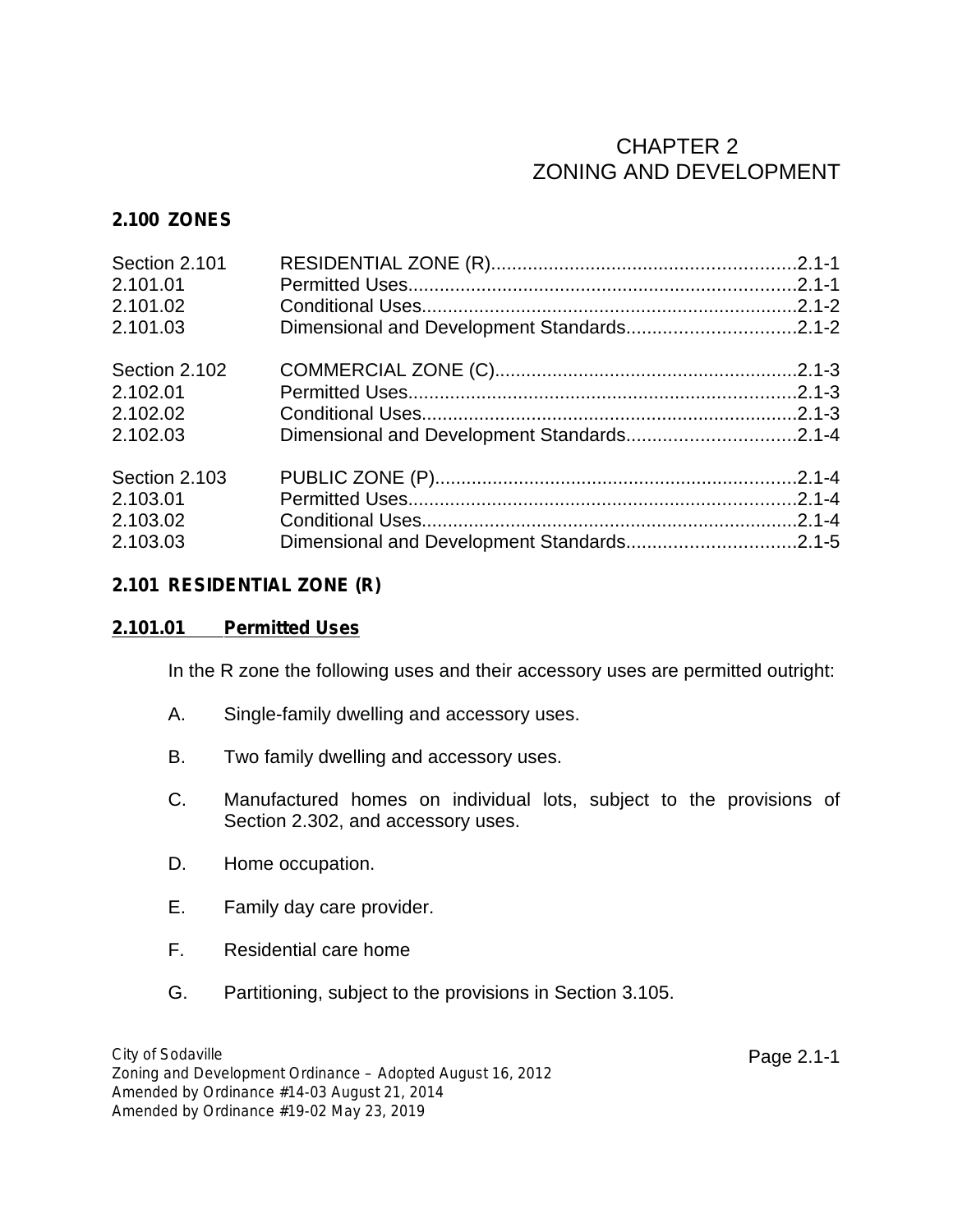H. Planned Unit Developments, subject to the provisions in Section 3.104.

# I. Accessory dwelling units per requirements in Section 2.305.

## **2.101.02 Conditional Uses**

In the R Zone the following uses and their accessory uses are permitted subject to approval of a Conditional Use:

- A. Residential facility, nursing home, convalescent home.
- B. Utility facility, station or substation.
- C. Multifamily dwelling.
- D. Church and similar religious institutions.
- E. Governmental structure or land use including but not limited to a park, playground or other recreational facility, governmental offices, fire station, library, or museum.
- F. Day care facility, nursery school, kindergarten, or similar facility.
- G. Public school or private school offering curricula similar to public school.
- H. Bed and breakfast establishment.

## **2.101.03 Dimensional and Development Standards**

- A. Minimum Lot Area The lot area shall have a minimum of 19,602 square feet for a single family dwelling and for a manufactured home; and 19,602 square feet per dwelling unit for two family dwellings and for multifamily dwellings.
- B. Lot Depth The lot depth shall be a minimum of 198 feet. However, the lot depth may be reduced as long as the lot width and lot area requirements are met.
- C. Minimum Lot Width The lot width shall be a minimum of 99 feet.
- D. Minimum Yard Setbacks

All structures shall maintain the following minimum yard setbacks:

1. Front Yard 20 feet

Page 2.1-2

*City of Sodaville Zoning and Development Ordinance – Adopted August 16, 2012 Amended by Ordinance #14-03 August 21, 2014 Amended by Ordinance #19-02 May 23, 2019*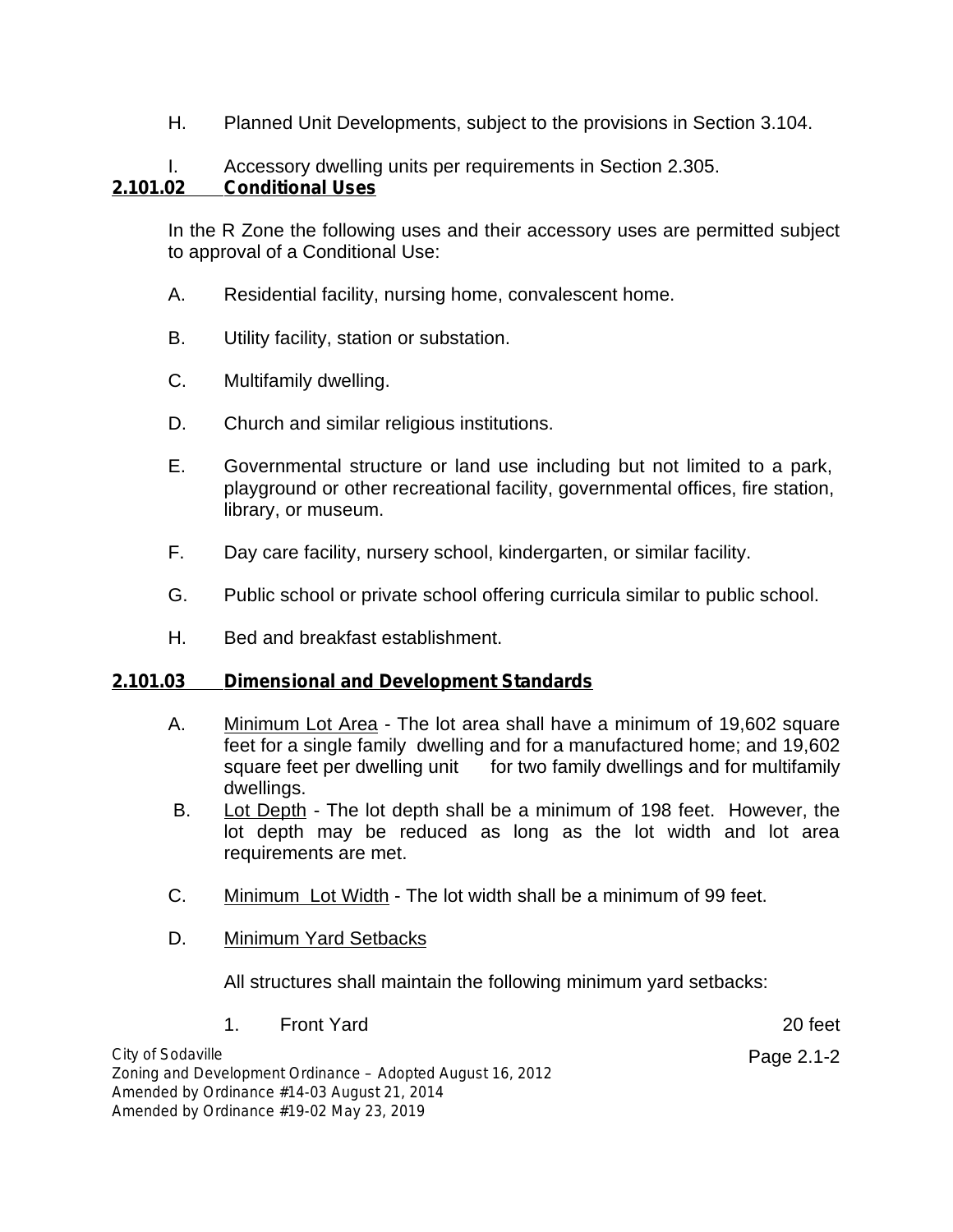|    | 2.                              | <b>Rear Yard</b>               | 20 feet |
|----|---------------------------------|--------------------------------|---------|
|    | 3.                              | Side Yard (interior)           | 10 feet |
|    | 4.                              | Side Yard (adjacent to street) | 20 feet |
| Е. | <b>Maximum Structure Height</b> |                                | 35      |

feet

- F. Special Setback Provisions In the North View P.U.D., West View Development, Hillside Estates, Vine Street Subdivision, and Knoll Subdivision, the following setback standards shall apply:
	- 1. Front Yard 10 feet
	- 2. Rear Yard **10** feet
	- 3. Side Yard (interior) 5 feet
	- 4. These setback requirement may be further modified by C.C.&R.'s approved by the City as part of the subdivision approval.

## **2.102 COMMERCIAL ZONE (C)**

#### **2.102.01 Permitted Uses**

In a C zone the following uses and their accessory uses are permitted outright:

- A. Single family dwelling and accessory uses.
- B. Home occupation.
- C. Professional office.

## **2.105.03 Conditional Uses**

In a C Zone the following uses and their accessory uses are permitted subject to approval of a Conditional Use:

- A. Antique shops or second hand stores.
- B. General dry goods stores.

*City of Sodaville Zoning and Development Ordinance – Adopted August 16, 2012 Amended by Ordinance #14-03 August 21, 2014 Amended by Ordinance #19-02 May 23, 2019*

Page 2.1-3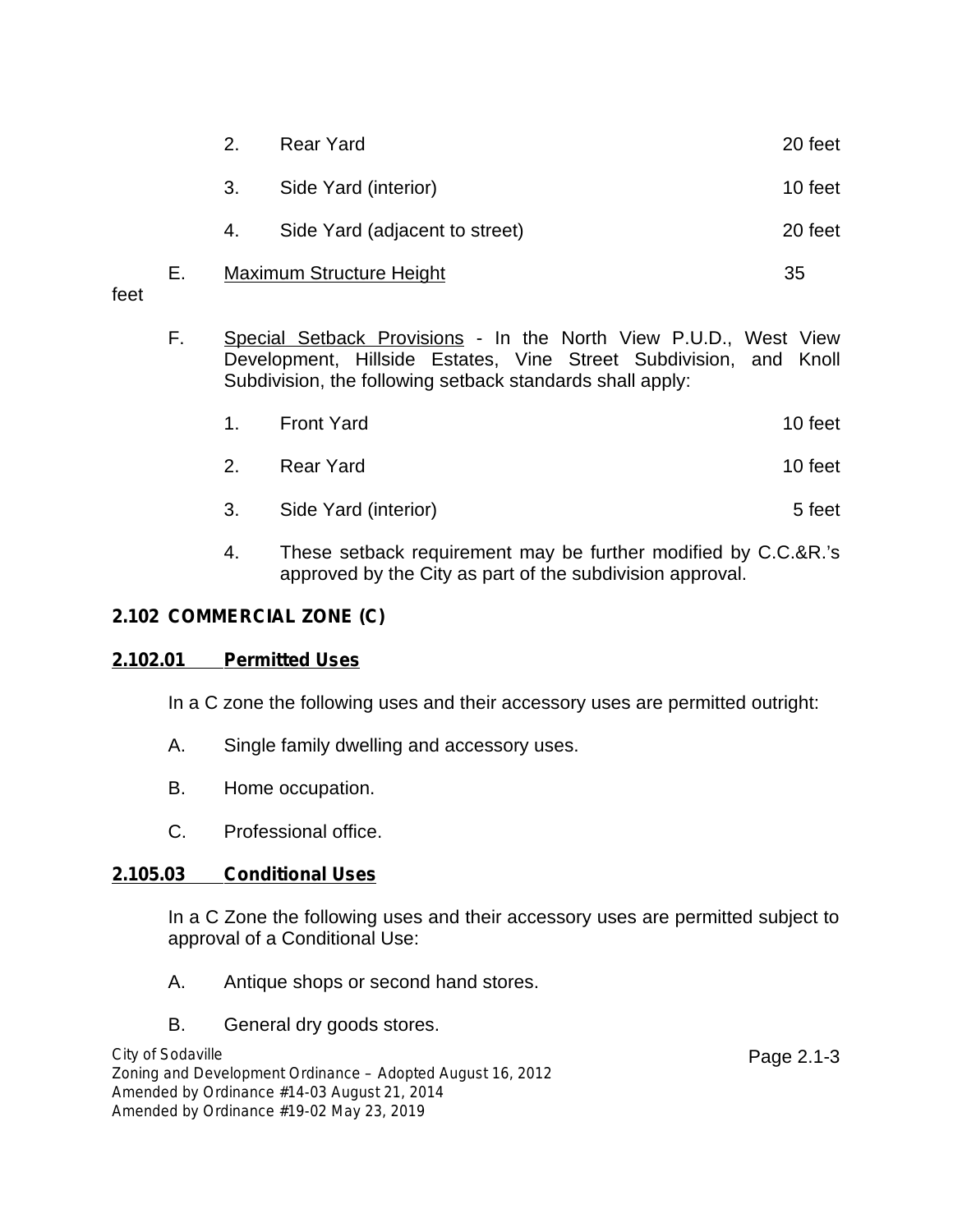- C. Grocery stores or meat markets.
- D. Restaurants or cafes.
- E. Service stations with facilities for minor repair.
- F. Craft shops including woodworking, ornamental iron, ceramics, leather working, and shops of similar scale and use.
- G. Hotels, motels and bed and breakfast establishments.
- H. Public parking.

## **2.105.04 Dimensional and Development Standards**

The following minimum standards shall be required for all development in the C Zone:

- A. Signs The City Council shall approve all signs in which the sign face exceeds 10 square feet in area.
- B. Lot Coverage Buildings shall not occupy more than 50% of the lot area.

## **2.103 PUBLIC ZONE (P)**

## **2.103.01 Permitted Uses**

In a P Zone the following uses and their accessory uses are permitted outright:

- A. Church and similar religious institutions.
- B. Community building such as library, fire station, school, city hall, etc.
- C. Park or recreation facility, exempt from lot area and dimensional standards.
- D. Medical and professional offices.
- E. Theater/Auditorium.
- F. Educational facility.